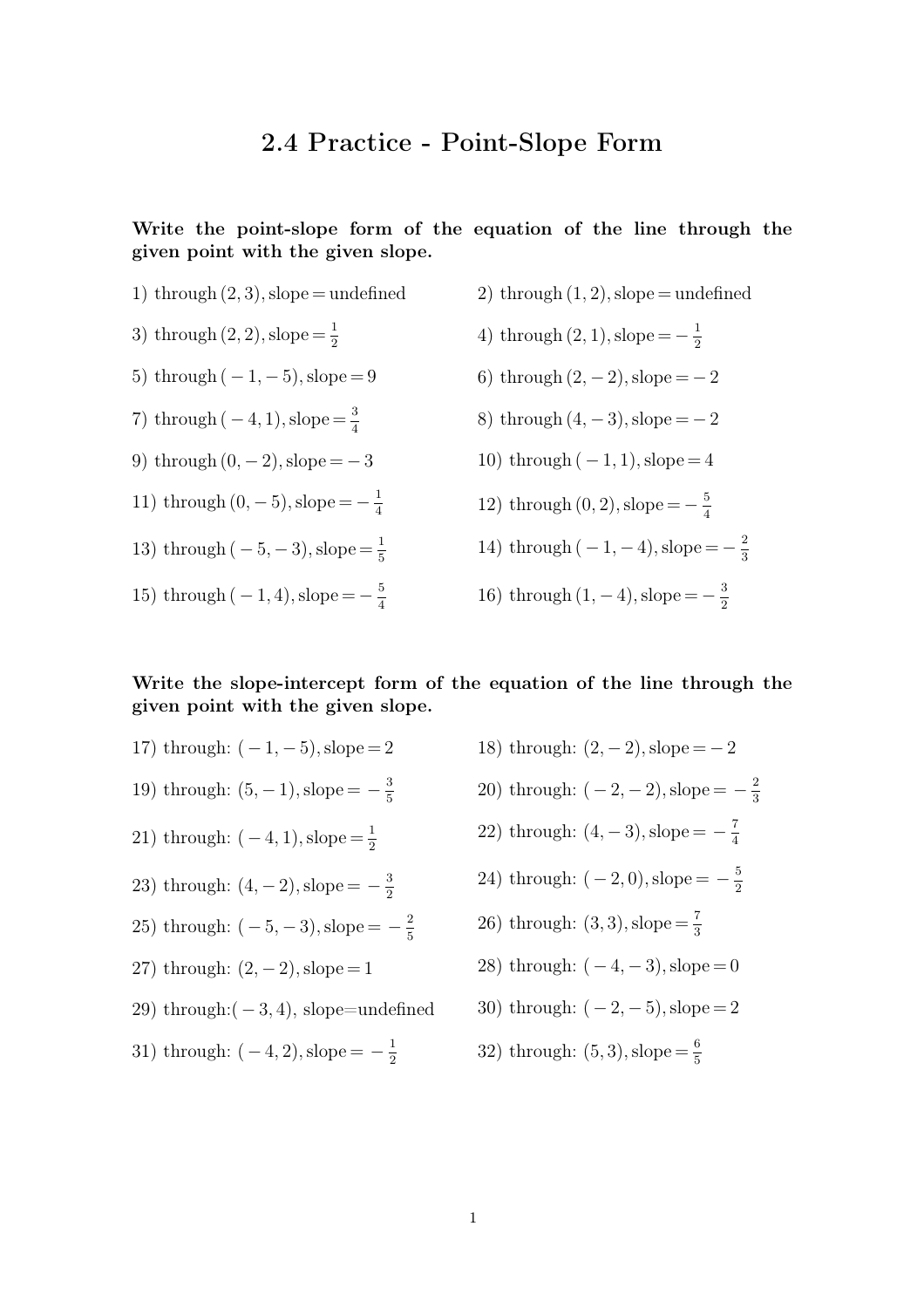**Write the point-slope form of the equation of the line through the given points.**

33) through:  $(-4, 3)$  and  $(-3, 1)$ 35) through:  $(5, 1)$  and  $(-3, 0)$ 37) through:  $(-4, -2)$  and  $(0, 4)$ 39) through:  $(3, 5)$  and  $(-5, 3)$ 41) through:  $(3, -3)$  and  $(-4, 5)$ 34) through:  $(1, 3)$  and  $(-3, 3)$ 36) through:  $(-4, 5)$  and  $(4, 4)$ 38) through:  $(-4, 1)$  and  $(4, 4)$ 40) through:  $(-1, -4)$  and  $(-5, 0)$ 42) through:  $(-1, -5)$  and  $(-5, -4)$ 

## **Write the slope-intercept form of the equation of the line through the given points.**

- 43) through:  $(-5, 1)$  and  $(-1, -2)$
- 45) through:  $(-5, 5)$  and  $(2, -3)$
- 47) through: (4, 1) and (1, 4)

49) through:  $(0, 2)$  and  $(5, -3)$ 

51) through:  $(0, 3)$  and  $(-1, -1)$ 

- 44) through:  $(-5, -1)$  and  $(5, -2)$
- 46) through:  $(1, -1)$  and  $(-5, -4)$
- 48) through:  $(0, 1)$  and  $(-3, 0)$
- 50) through: (0, 2) and (2, 4)
- 52) through:  $(-2, 0)$  and  $(5, 3)$

## $\odot$ (cc

Beginning and Intermediate Algebra by Tyler Wallace is licensed under a Creative Commons Attribution 3.0 Unported License. (http://creativecommons.org/licenses/by/3.0/)